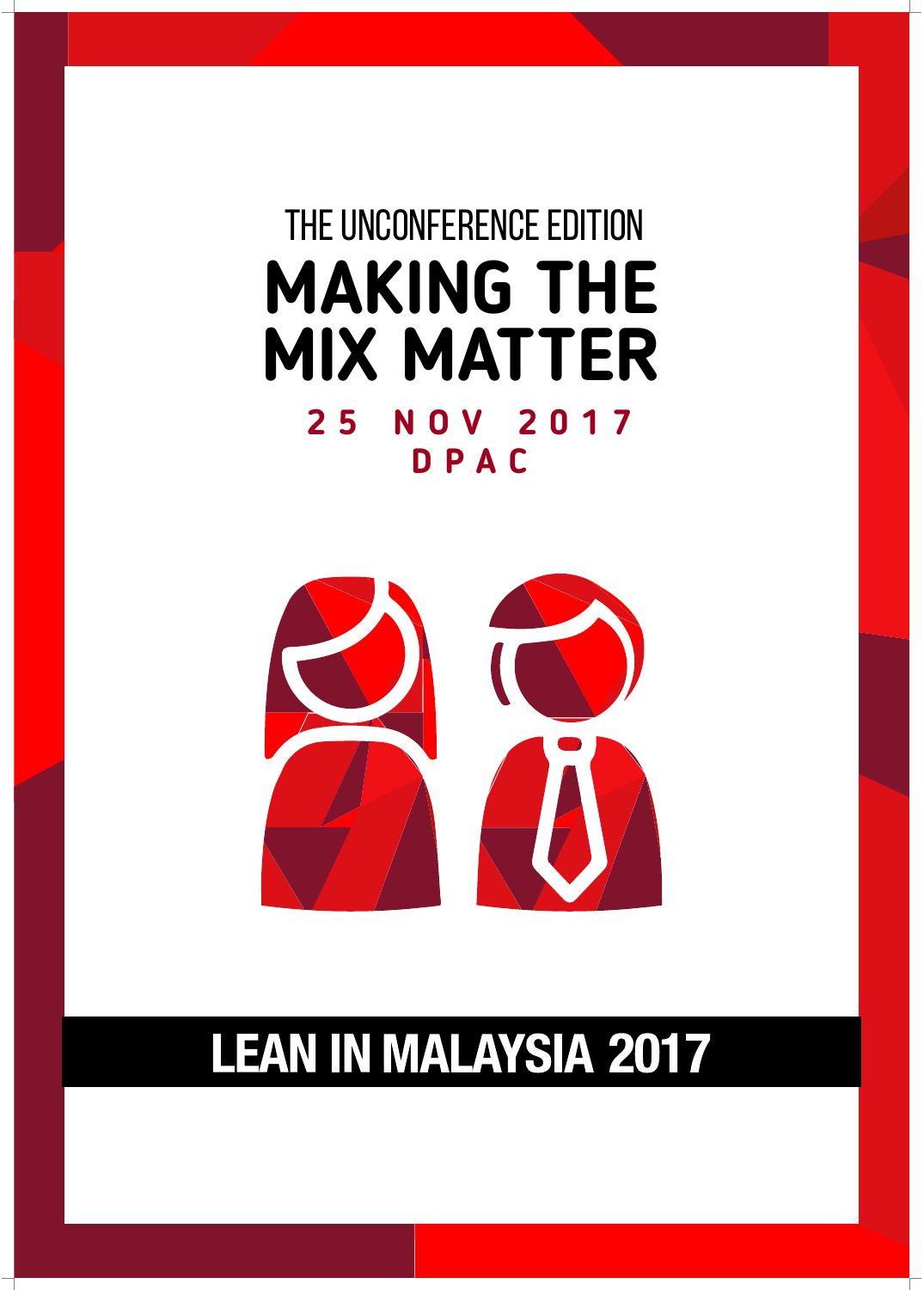# TABLE OF **CONTENT**

3

4

2

Agenda

- Opening & Closing Keynote Speakers Johan Merican Karyn Kenny
- Panel Session: Women Initiatives Disservice or Necessary? Azran Osman Rani Sharmila Ravindran Syed Saddiq Rachel Lim

6

Breakout Session: Lean In Together by Lean In Sabah Najib & Qistina Abdullah Dr Jezamine Lim-Iskander Nazril Idrus

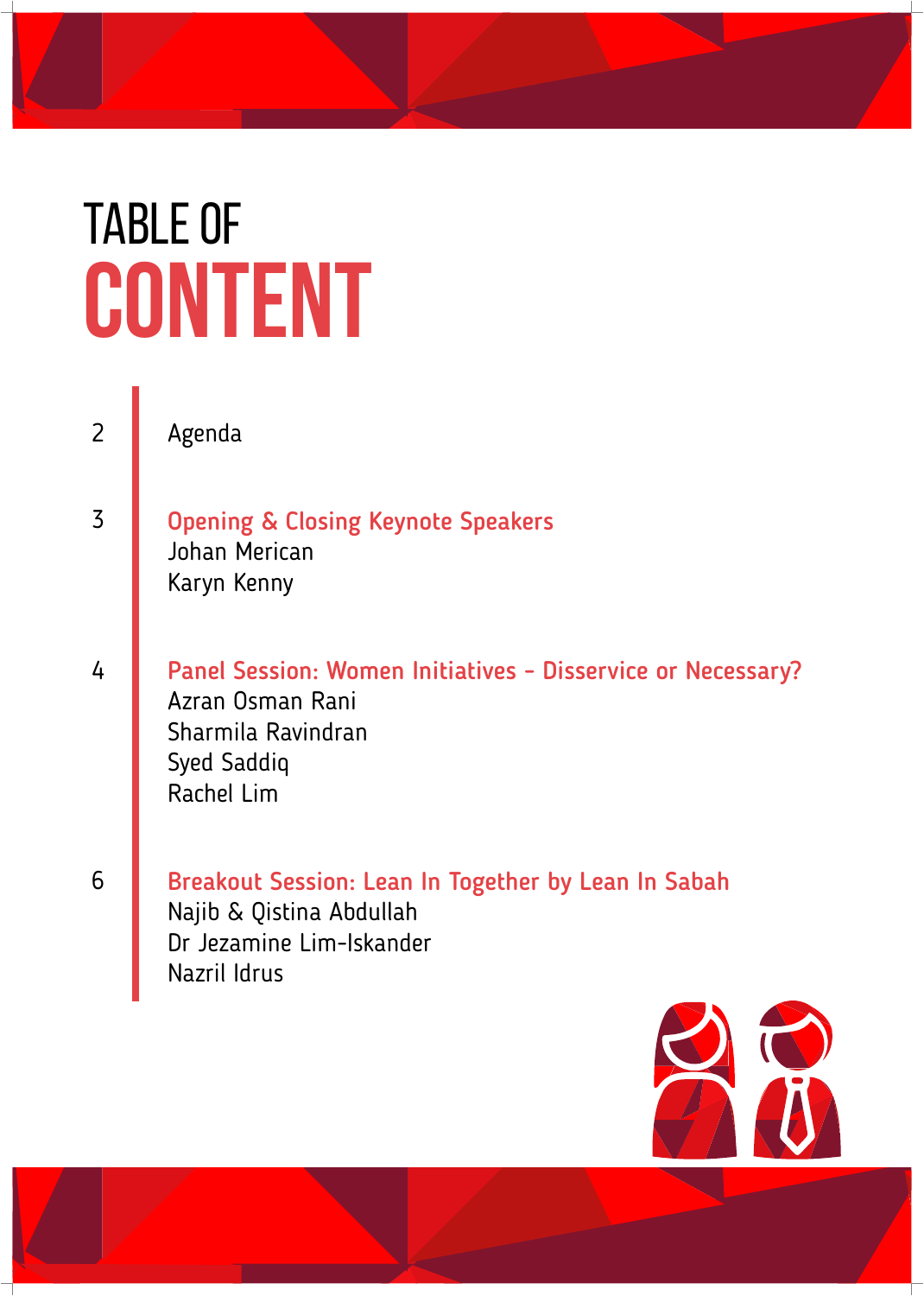

 $\overline{\phantom{0}}$ 

| 0900 - 0930   | Registration                                                                                                                                                                                                                                                                                                       |
|---------------|--------------------------------------------------------------------------------------------------------------------------------------------------------------------------------------------------------------------------------------------------------------------------------------------------------------------|
| 0930 - 0935   | <b>Welcoming Remarks</b><br>Nur Afifah Mohammadiah, Content Director, Lean In Malaysia<br>Low Chee Yen, Program Director, Lean In Malaysia                                                                                                                                                                         |
| $0935 - 1010$ | <b>Opening Keynote: Making the Mix Matter</b><br>Johan Merican, Deputy Director General (Human Capital) at<br>Economic Planning Unit, Prime Minister's Office                                                                                                                                                      |
| $1010 - 1130$ | Panel Session: Women Initiatives - Disservice or Necessary?<br>Azran Osman Rani, Former CEO, AirAsia X & iflix Malaysia<br>Sharmila Ravindran, Advocate & Solicitor, Messrs Ravindran<br>Syed Saddiq, Youth Chief, Malaysian United Indigenous Party<br>Rachel Lim, Chief Executive Officer, Love Bonito Singapore |
| 1130 - 1145   | Special Awards: Asia School of Business Special Awards<br>Prof. Loredana Padurean, Associate Dean, Asia School of Business                                                                                                                                                                                         |
| 1145 - 1300   | Breakout Session #1: Multi-Generational Workforce Workshop<br>Lean In Malaysia in partnership with Economic Planning Unit, Prime<br>Minister's Office                                                                                                                                                              |
| 1300 - 1340   | <b>Lunch and Prayer</b>                                                                                                                                                                                                                                                                                            |
| 1340 - 1440   | Breakout Session #2: Lean In Together by Lean In Sabah<br>Najib & Qistina Abdullah, Directors, Serai Group<br>Dr Jezamine Lim-Iskander, CEO & Co-Founder, Neulife Stem Cells<br>& Harith Iskander Productions<br>Nazril Idrus, Chief Executive Officer, Precession Capital                                         |
| 1440 - 1510   | Speed Mentoring: What Would You Ask In That 30 Mins?<br>CEOs, Senior Leaders & Change Makers                                                                                                                                                                                                                       |
| 1510 - 1540   | <b>Closing Keynote: Call To Action - What Works</b><br>Karyn Kenny, Resident Legal Advisor, US Embassy Kuala Lumpur                                                                                                                                                                                                |

Г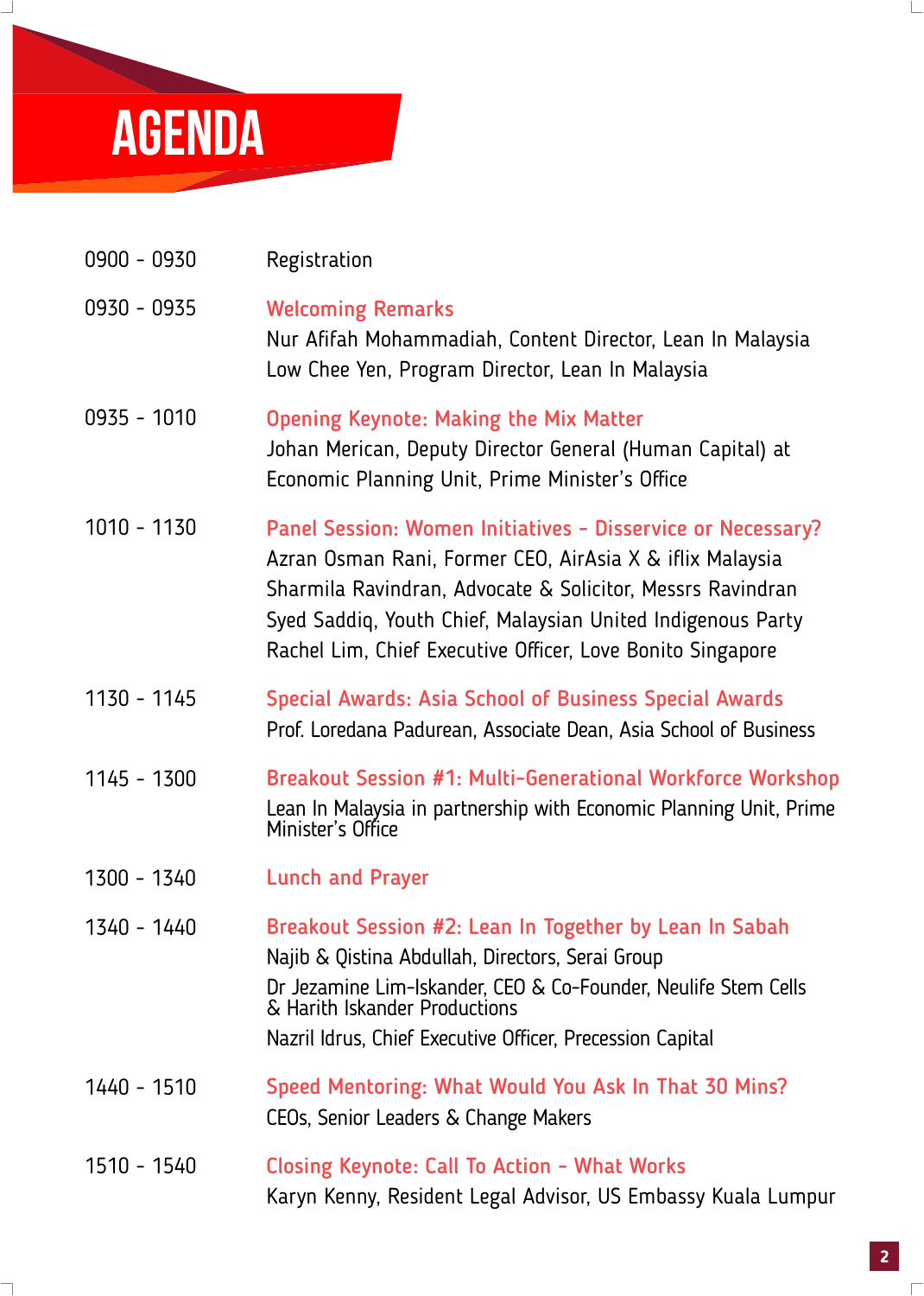## **SPEAKERS**



OPENING KEYNOTE SPEAKER **JOHAN MERICAN**

Deputy Director General (Human Capital) Economic Planning Unit, Prime Minister's Office

Johan Mahmood Merican was appointed Deputy Director General (Human Capital) of the Economic Planning Unit (EPU) in June 2016. He is responsible to plan and oversee initiatives relating to human capital.

He also heads the Civil Service Delivery Unit (CSDU) and the National Transformation 2050 (TN50) unit. Prior to this, Johan was the first CEO of Talent Corporation Malaysia Berhad (TalentCorp), a national agency formed in 2011 to drive Malaysia's talent strategy towards becoming a dynamic talent hub.

Between 2004 and 2010, Johan served as Principal Private Secretary to the Minister in the Ministry of Finance and EPU. He has more than 20 years of experience in policy development, corporate finance and accountancy in both the public and private sectors in Malaysia and the United Kingdom.



Karyn Kenny is the Resident Legal Advisor (RLA) for the U.S Embassy Malaysia, who previously served as the RLA in Bangladesh, and as an Attorney Advisor for the U.S. Department of Justice (DOJ).

A published author, she is also a recipient of the DOJ's Attorney General Award and the Department of State's Meritorious Service Award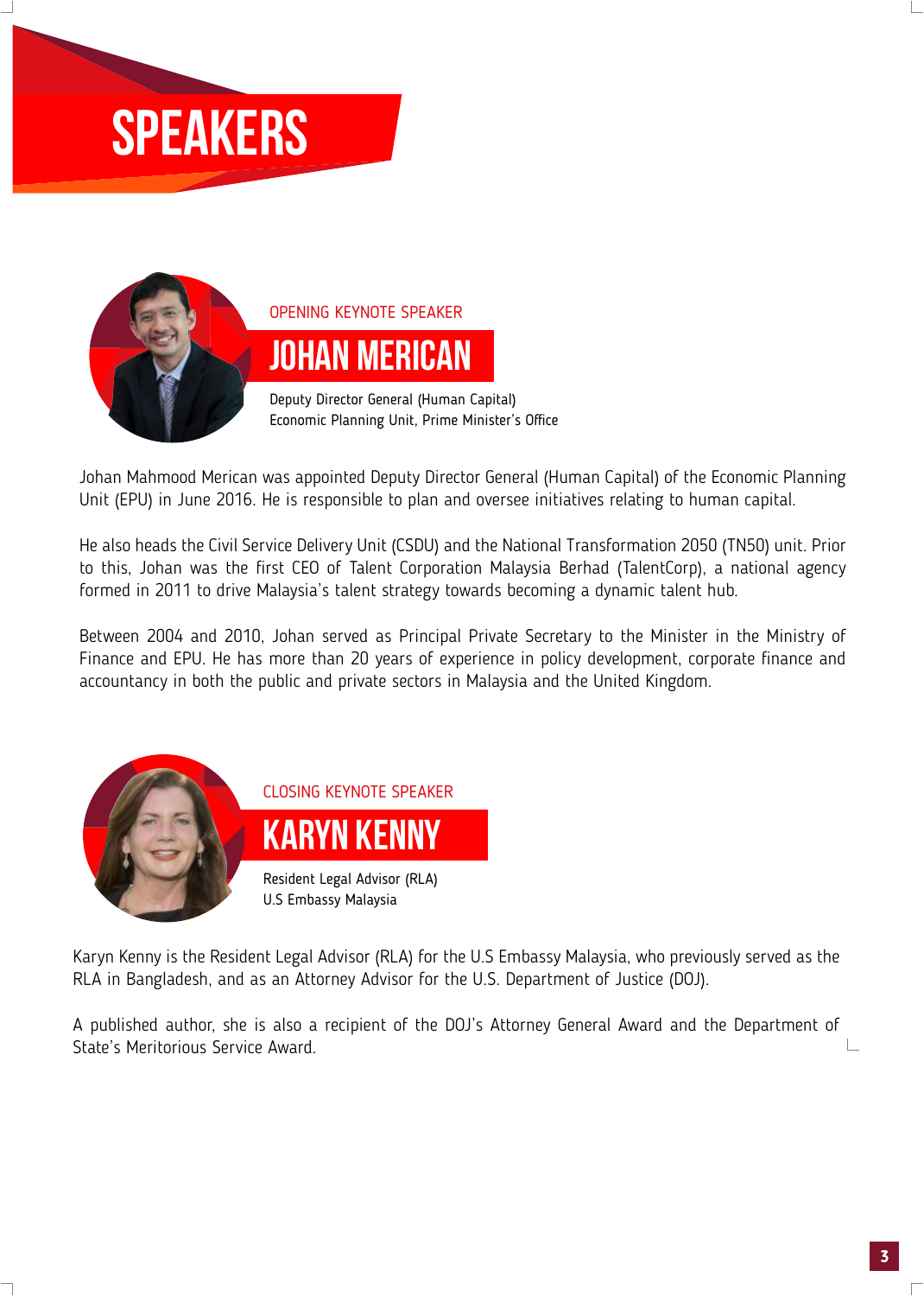# **SPEAKERS**

### Panel Session: Women Initiatives - Disservice or Necessary?



Former Chief Executive Officer of AirAsiaX and iFlix, AZRAN OSMAN RANI is now active in the internet technology sphere, practicing his expertise in mass-market consumer marketing and scaling organisations across Southeast Asia.

Azran was also the Senior Director of Business Development for Astro All Asia Networks plc, a former Associate Partner of McKinsey & Company, and held past Board positions with PT XL Axiata in Indonesia and Tourism Malaysia.

On the side, Azran keeps fit by participating in triathlons, competitive Frisbee and travelling.



Sharmila Ravindran was admitted as an Advocate & Solicitor of the High Court of Malaya in January 2004. She is empanelled as an Adjudicator with the Kuala Lumpur Regional Centre for Arbitration (KLRCA).

Sharmila is also a member of the Association of Women Lawyers.

Sharmila set up her firm, RAVINDRAN Advocates & Solicitors in 2011 because she wanted to focus on empowering her clients with the knowledge to manage their legal risks as she believes strongly that every successful business starts with a strong legal foundation.

Sharmila is also our very own Legal Director.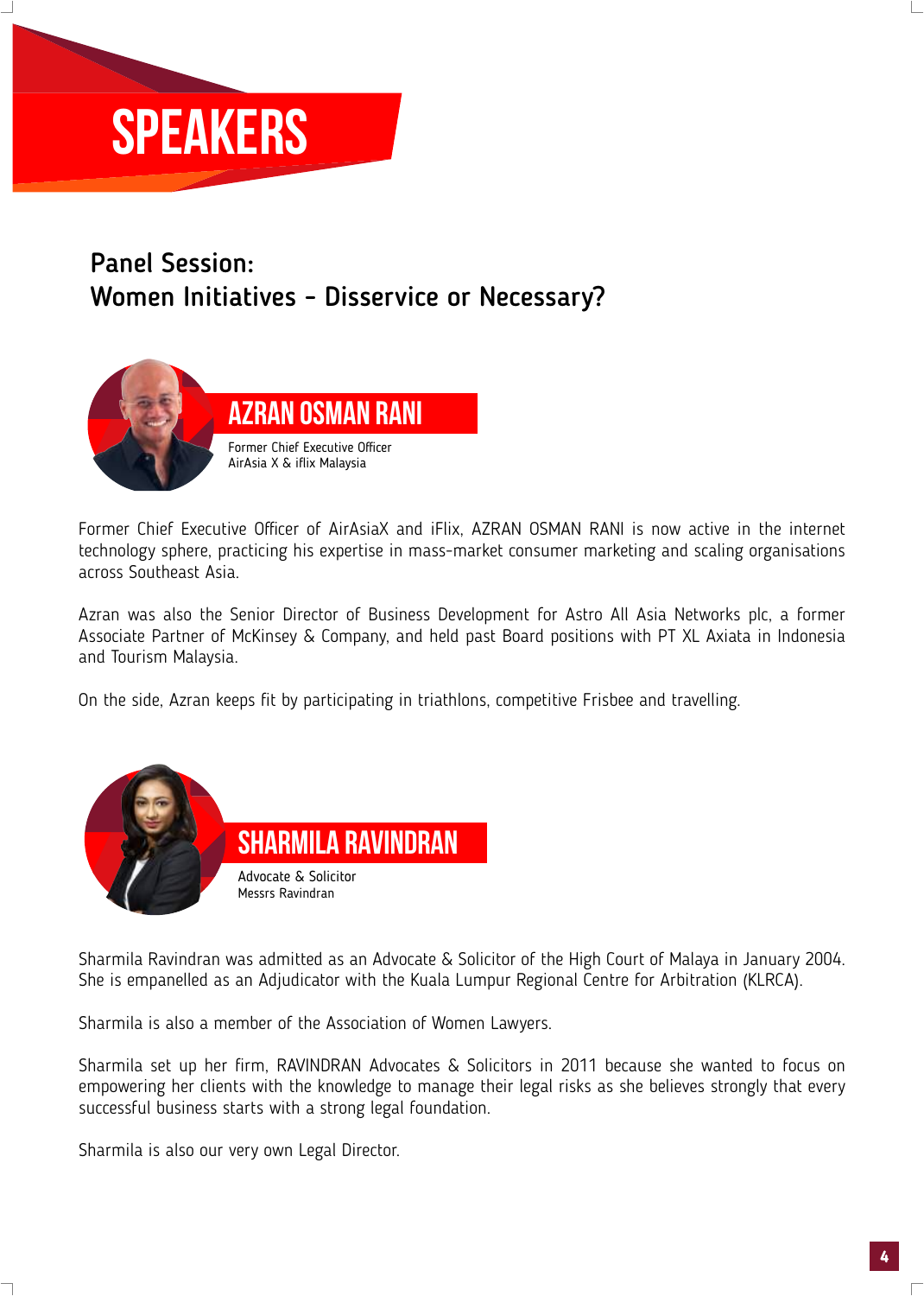# **SPEAKERS**

#### Panel Session: Women Initiatives - Disservice or Necessary?



Syed Saddiq is no stranger to Malaysians. He holds the record as a three-time winner of the Asian British Parliamentary (ABP) Debating Championship's Asia Best Speaker and the Best Speaker (ESL) awards at the Australasia, Cambridge and Oxford intervarsities tournaments in 2012, 2013 and 2014.

As the Youth Chief of the Malaysian United Indigenous Party, he is also very vocal about youth empowerment and development in our country today.



RACHEL LIM co-founded Love, Bonito, an online fashion retailer based in Singapore, at the tender age of 19, to empower women through style.

A strong believer in every individual having one true purpose in life, Rachel seeks to inspire people to discover and live theirs. She lives by the mantra, "live life on the edge and seize every opportunity."

With the success of Love, Bonito, Rachel went on to redefine the fashion scene in Singapore and propelled her brand to the forefront of the industry, establishing a strong following of loyal female consumers across Malaysia, Indonesia, Cambodia, and Australia.

Rachel was also recently listed in Forbes Asia's 30 Under 30.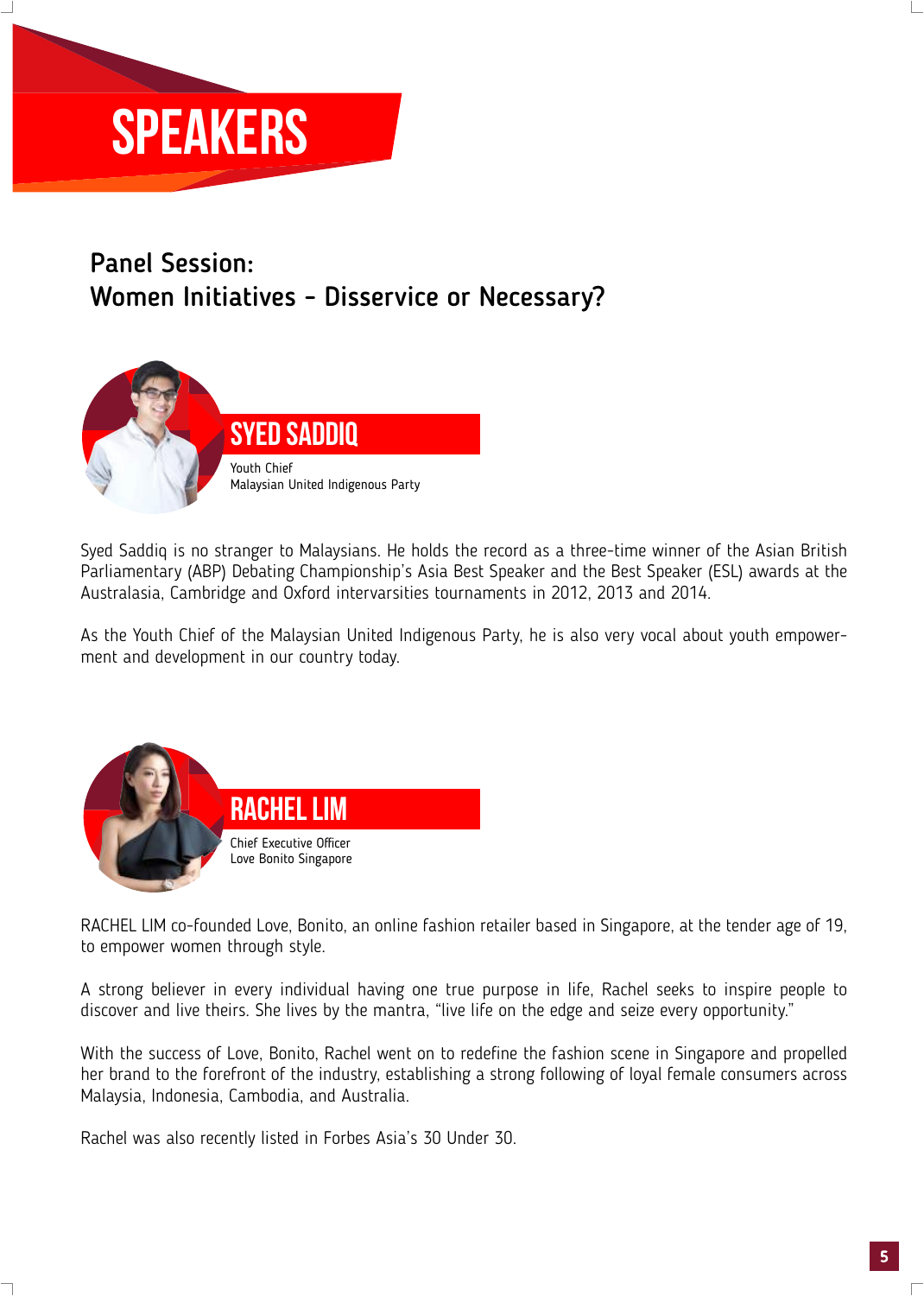

#### Breakout Session: Lean In Together by Lean In Sabah



Mohd Najib and his wife, Qistina Shahryir Taff - who are Co-Directors of Serai Group, a Malaysian group of restaurateurs, with a passion for food.

Najib holds a degree in Hospitality Management and a Culinary Certificate from Le Cordon Bleu, Adelaide. He previously worked as a Chef De Partie and worked his way up to become a Sous Chef in the Crown Casio Hotel Towers Melbourne, where he had the opportunity to cook for celebrities such as Sean Connery, Pierce Brosnan , Micheal Schumacher and Kylie Minogue.

Qistina Syahryir obtained her Bachelors of design, Interior Design from RMIT University, Melbourne in 2006. Her initial work experience as a part-timer in the Food & Beverage industry translated into her desire to learn more about managing a restaurant. Besides being the Management Trainer, Qistina is also involved in the marketing of Serai Group.



**Dr Jezamine Lim-Iskander**

CEO & Co-Founder Neulife Stem Cells & Harith Iskander Productions

Dr. Jezamine Lim Iskander is the first woman in University Kebangsaan Malaysia (UKM) to receive a PhD in Stem Cells and Tissue Engineering.

When she is not running the Huge Comedy Productions, she is hustling between managing her International Comedian Husband, Harith Iskander and the Iskander Kids.



Nazril 'Nash' Idrus was one of the top 12 contestants in the world famous business Reality-TV program "Apprentice Asia", hosted by Malaysian billionaire Tony Fernandes.

As a B. Comm holder from the University of Melbourne, he held many positions at large multinational companies including Petronas, ExxonMobil UK, and HSBC Investment Banking London. However, he always had a passion in connecting with people and dreamt of being an entrepreneur.

He is currently the Co-Founder of Precession Capital Berhad, an Entrepreneurship Education & Business Incubation.